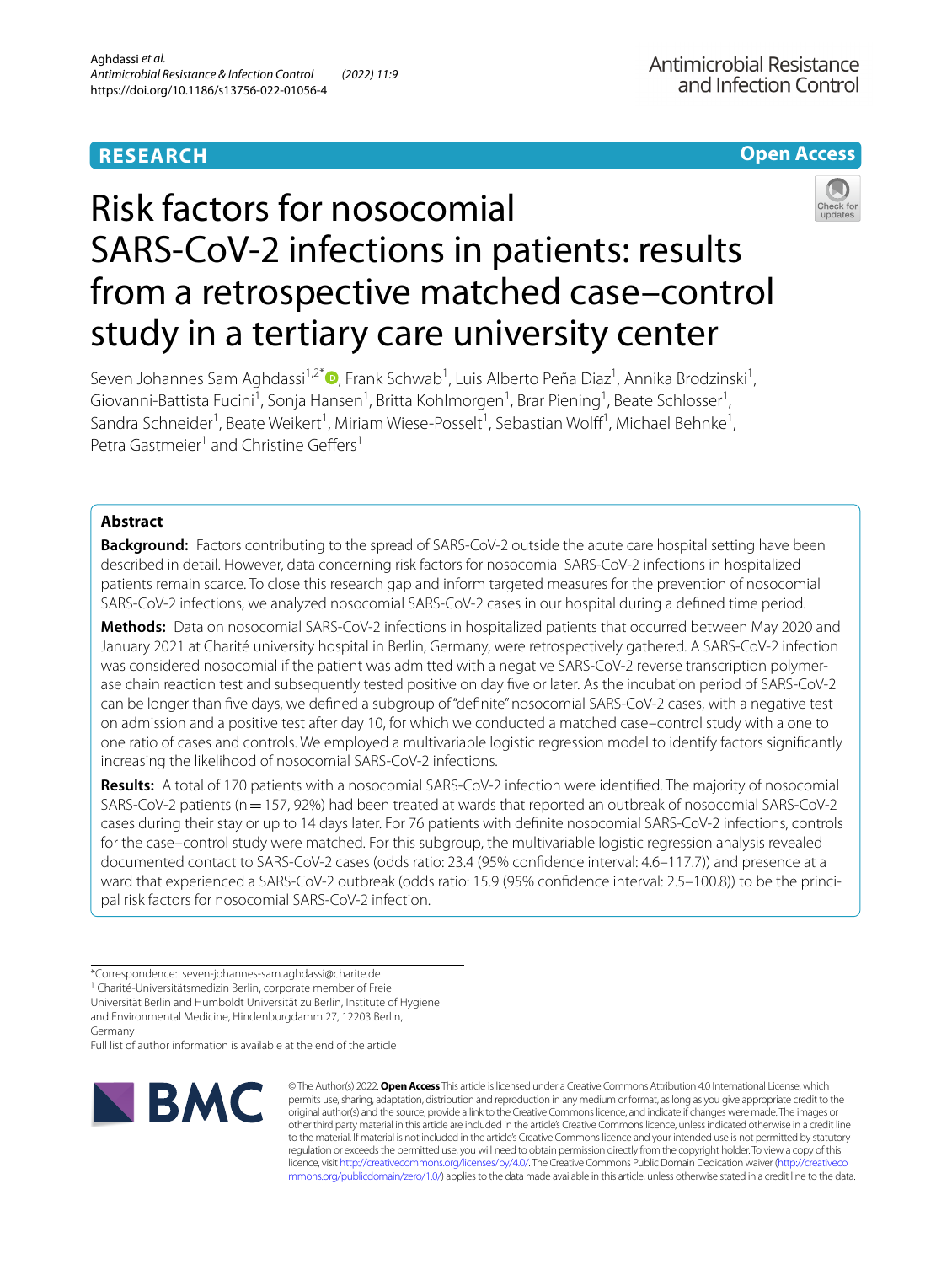**Conclusions:** With known contact to SARS-CoV-2 cases and outbreak association revealed as the primary risk factors, our fndings confrm known causes of SARS-CoV-2 infections and demonstrate that these also apply to the acute care hospital setting. This underscores the importance of rapidly identifying exposed patients and taking adequate preventive measures.

**Keywords:** SARS-CoV-2, Healthcare-associated infection, Case–control study, Contact tracing, Infection control, Hospital epidemiology

## **Background**

Healthcare-associated infections (HAIs) represent one of the frequently occurring adverse events in the practice of medicine  $[1-3]$  $[1-3]$ , with lower respiratory tract infections (LRTIs) being among the most prevalent HAIs and entailing a signifcant burden of disease [[4](#page-8-2)[–6](#page-8-3)]. Bacterial pathogens are the most commonly recorded causing microorganisms of nosocomial LRTIs [[7](#page-8-4), [8](#page-8-5)]. However, particularly during respiratory virus seasons, nosocomial LTRI outbreaks with viral pathogens occur regularly [\[9](#page-8-6), [10\]](#page-8-7). To provide healthcare facilities with useful mitigation strategies for respiratory viruses, the clinical practice guidelines for seasonal infuenza were published by the Infectious Diseases Society of America [[11](#page-8-8)]. Nevertheless, infection prevention and control (IPC) and surveillance activities in the past have predominantly focused on bacterial HAIs, for instance by promoting hand hygiene campaigns in multiple countries [[12](#page-8-9), [13\]](#page-8-10). Accordingly, evidence generated concerning risk factors for nosocomial LRTIs and recommendations on how to prevent them, has been largely focused on bacterial infections. In the context of the COVID-19 pandemic, this perspective has shifted towards viral transmission.

Despite a large amount of data demonstrating a variety of risk factors for SARS-CoV-2 infections in the general population [\[14–](#page-8-11)[17\]](#page-8-12), and multiple reports of SARS-CoV-2 outbreak in healthcare facilities [[18–](#page-8-13)[22\]](#page-9-0), data concerning risk factors for nosocomial SARS-CoV-2 infections in hospitalized patients remain limited. Given that hospitalized patients represent a particularly vulnerable group and that nosocomial SARS-CoV-2 cases and especially clusters of nosocomial cases often lead to signifcant disruptions in health care provision  $[23-25]$  $[23-25]$  $[23-25]$ , it is essential to better understand factors that increase the risk of nosocomial SARS-CoV-2 infections.

Consequently, the study at hand had two principal objectives. First, we aimed to retrospectively identify all potentially nosocomial SARS-CoV-2 cases that occurred in a defned time period, and describe their characteristics. Second, by means of a matched case– control study, we sought to determine risk factors for nosocomial SARS-CoV-2 infections in hospitalized patients. Insights generated from these analyses may inform targeted approaches to the prevention of nosocomial SARS-CoV-2 infections.

## **Methods**

#### **Setting**

The study was based on retrospective data of patients admitted to Charité university hospital during a ninemonth period (May 1, 2020 – January 31, 2021). Charité is a tertiary care university center with three separate sites and over 3,000 patient beds. During the study period, a hospital-wide policy was in place, requiring all patients to be screened for SARS-CoV-2 via reverse transcriptase polymerase chain reaction (RT-PCR) from a combined oro- and nasopharyngeal swab on the day of admission, or shortly before in case of elective admissions. No policy was in place to repeat tests at regular intervals, but additional testing was conducted when deemed necessary, for instance in reaction to symptoms developing, or in the context of contact tracing and outbreak management. In response to the pandemic, enhanced standard precautions were put in place at Charité in March 2020 by requesting all staff to wear a medical face mask at all times when interacting with patients or colleagues. The local IPC team investigated all SARS-CoV-2 cases. Potentially nosocomial cases were documented in detail and usually prompted extensive testing of all potentially exposed patients and staf, as well as thorough contact tracing, both retrospective (i.e. in search of a probable source) and prospective (i.e. to identify persons exposed). All data acquisition and subsequent analyses were performed in alignment with the German Protection Against Infection Act that requires all hospitals in Germany to collect and analyze data on healthcare-associated infections  $[26]$  $[26]$ . Therefore, ethical approval and informed consent were not required.

### **Inclusion criteria for nosocomial SARS‑CoV‑2 cases**

All patients admitted to Charité during the study period were included in the study. Patients that fulflled the following requirements were defned as nosocomial SARS-CoV-2 cases: a negative SARS-CoV-2 RT-PCR test on the day of admission or up to two days prior to admission, no suspected SARS-CoV-2 infection at the time of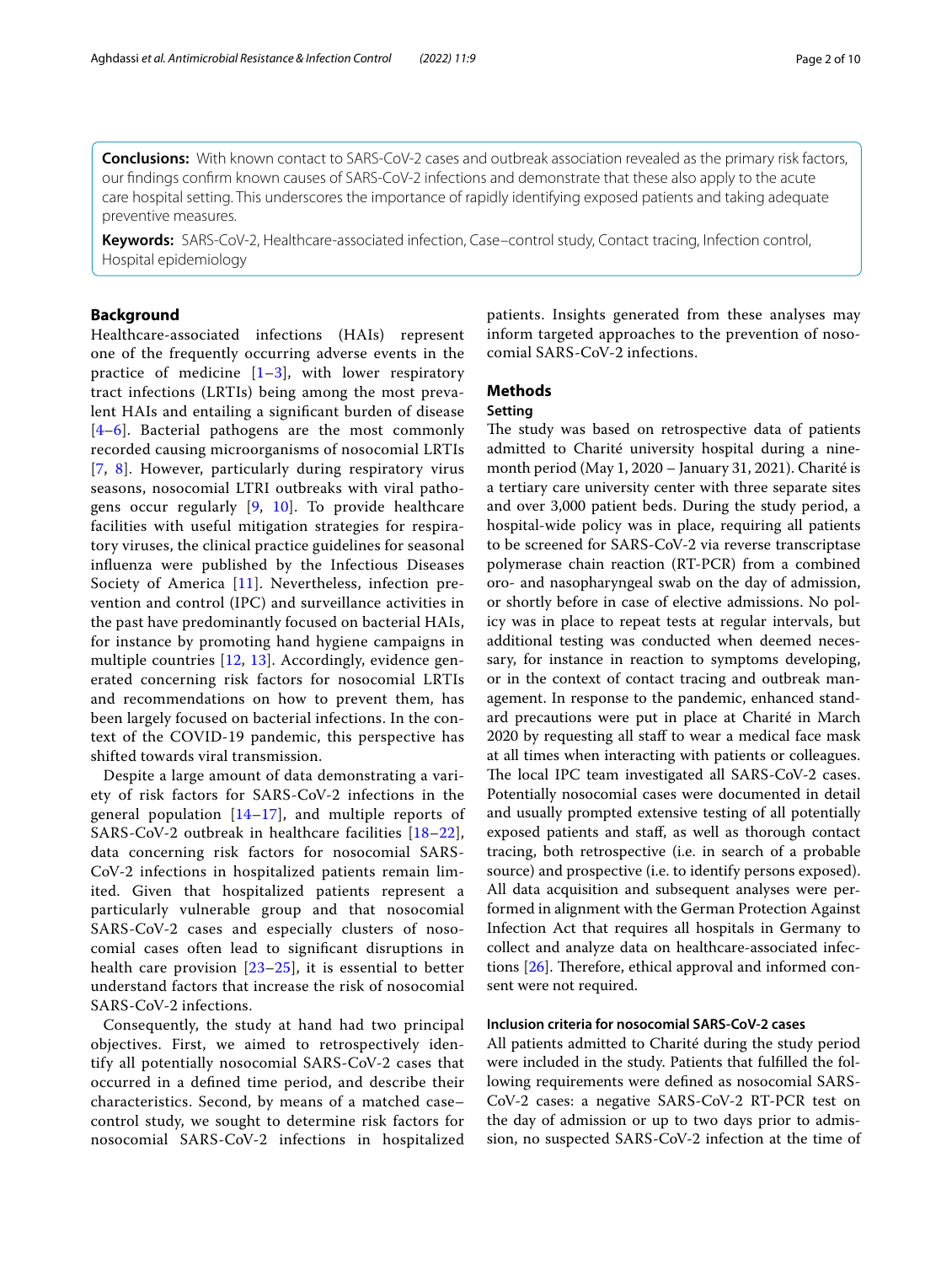admission, and a positive SARS-CoV-2 RT-PCR test on day five or later after admission. The day of admission was counted as day one. Accordingly, laboratory results between April 29, 2020 (i.e. two days before the frst day of the study period), and February 13, 2021 (i.e. 14 days after the last day of study period), were considered. To acquire the necessary virology results, the data warehouse ("Hygieneportal"), maintained by the informatics team of Charité's Institute of Hygiene and Environmental Medicine and routinely utilized for the automated cluster alert system "CLAR" [\[27](#page-9-4)], was employed.

## **Subgroup of defnite nosocomial cases and case–control study**

For the purpose of this study, cases fulflling the abovestated criteria, and where the frst positive SARS-CoV-2 test was from a sample taken more than 10 days after hospital admission, were considered "defnite" nosocomial cases. The decision for this cut-off was made based on available literature concerning the length of the incubation period [\[28,](#page-9-5) [29](#page-9-6)]. For this subgroup, a matched case–control study with a one to one ratio of cases and controls was conducted. A set of matching criteria were applied when sampling the controls:

- 1. First, a control must not have a positive SARS-CoV-2 RT-PCR test during the study period (criterion "negativity").
- 2. Second, a control had to be hospitalized for at least the same number of days that had passed between admission and frst positive SARS-CoV-2 test of the associated case. For cases that tested positive more than 14 days after admission, controls had to be hospitalized for a minimum of 14 days (criterion "length of hospital stay").
- 3. Third, a control had to be admitted to the same inpatient ward (excluding emergency departments) as the case, within seven days after or before the admission of the case. If a patient was admitted via an emergency department, the frst non-emergency (i.e. in-patient) ward was regarded as the admission ward and utilized for the sampling process (criterion "admission ward").

Where more than one control was identifed, further selection criteria were applied. Controls admitted after the associated case were chosen over those admitted before. Where more than one suitable control remained after applying all above-stated steps, the control with an admission date closest to that of the associated case was selected. Cases without matched controls were excluded from the case–control study. Due to the exploratory nature of the study, a sample size was not calculated.

For every SARS-CoV-2 case and control, a relevant timeframe was defned, for which information was collected. For cases, this was the day of the positive test minus 14 days. For controls of cases that tested positive more than 14 days after admission, it was the day of admission plus 14 days. For controls of cases that tested positive less than 14 days after admission (on "day X"), the relevant timeframe spanned from "day of admission minus  $(14-X)$ " to "day of admission plus X". These specifications were made to ensure that the relevant timeframe for all cases and controls was 14 days, and that the number of hospitalization days during the relevant timeframe was also identical between cases and respective controls.

## **Recorded parameters**

For all nosocomial SARS-CoV-2 patients and all sampled controls, the following parameters were collected:

- Age at the beginning of the relevant timeframe
- Sex
- Charlson Comorbidity Index
- Admission via emergency department (yes/no)
- Ward specialty of first in-patient ward (excluding emergency departments)
- Intensive care unit stay during the relevant timeframe (yes/no)
- Number of documented procedure codes in the patient fles during the relevant timeframe
- Number of ward transfers during the relevant timeframe
- Number of patient room transfers during the relevant timeframe
- Number of contact patients (defned as patients placed in the same patient room for any duration) during the relevant timeframe
- Number of contact patient-days (product of contact patients and the duration of contact in days) during the relevant timeframe
- Presence at a ward with a SARS-CoV-2 outbreak reported to authorities during the stay or up to 14 days later (yes/no)
- Documented contact to a (suspected) SARS-CoV-2 case during the relevant timeframe

Information on patient movements, including transfers, were extracted from the "Hygieneportal" system. Patients with known contact to SARS-CoV-2 cases were systematically recorded by the IPC team throughout the study period. This information was either saved locally (e.g. in Excel tables) or in the "Hygieneportal" database. Outbreaks were reported to health authorities at the discretion of the hospital IPC team. Usually, if two or more SARS-CoV-2 infections occurred that appeared to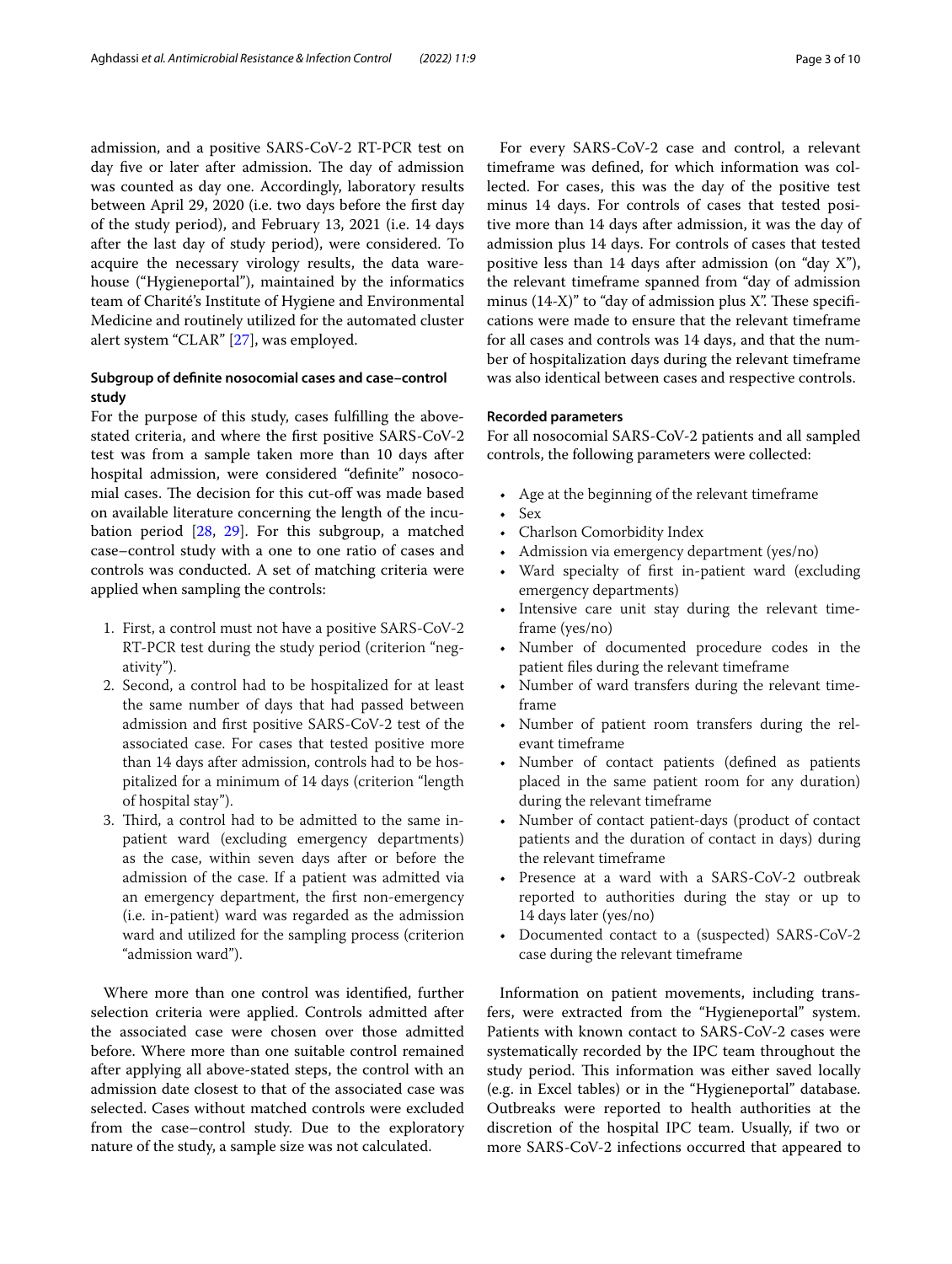be epidemiologically linked, this was considered an outbreak and a report to the responsible public health office was made.

For nosocomial SARS-CoV-2 patients, the following additional parameters were included:

- Diference in days between hospital admission and frst positive test
- Ward specialty of ward with first positive test
- Assessment of the presumed source of infection by the IPC physician in charge

### **Analytic approach**

Data for all nosocomial cases were collected and described. Defnite nosocomial cases with matched controls and their respective controls were further analyzed in a case–control study. Descriptive analyses examined diferences in clinical and epidemiological factors between cases and controls. Paired Wilcoxon signed-rank test was used to compare continuous variables and chi-squared test was utilized for categorical variables. The primary analysis examined potential risk factors for nosocomial SARS-CoV-2 acquisition. We calculated crude and adjusted odds ratios (OR) with 95% confdence intervals (CI95) (Wald test) for the outcome nosocomial SARS-CoV-2 acquisition employing logistic regression models. Diferences in recorded parameters between cases and controls were analyzed by a multivariable regression analysis using conditional logistic

regression with a stepwise variable selection. Parameters were included in the model by stepwise forward variable selection with a significance level of  $p=0.05$  for including a parameter in the model and  $p=0.1$  for a parameter to remain in the model.

All analyses were exploratory and performed with IBM SPSS (version 25) and SAS (version 9.4) [SAS Institute, Cary, NC, USA].

## **Results**

Between May 2020 and January 2021, 128,758 patients were admitted to Charité and 170 nosocomial SARS-CoV-2 cases in patients were recorded. This corresponds to an incidence of 0.1 per 100 admissions. During the study period, 2,192 in-patients with a positive SARS-CoV-2 RT-PCR result or coded coronavirus disease (ICD-10 code U07.1) were treated at Charité, of which nosocomial cases  $(n=170)$  accounted for approximately 8%. The majority of nosocomial SARS-CoV-2 cases occurred during the months November 2020, December 2020 and January 202[1](#page-3-0) ( $n=139$ , 82%). Figure 1 depicts the number of nosocomial SARS-CoV-2 cases aggregated per month over the course of the study period.

The median time between hospital admission and positive SARS-CoV-2 test for all nosocomial cases was 11 days (interquartile range  $7-17$ ). The majority of nosocomial SARS-CoV-2 patients had been treated at wards that reported an outbreak of nosocomial SARS-CoV-2 cases during their stay or up to 14 days later  $(n=157,$ 92%). Despite extensive investigation, no contact to

<span id="page-3-0"></span>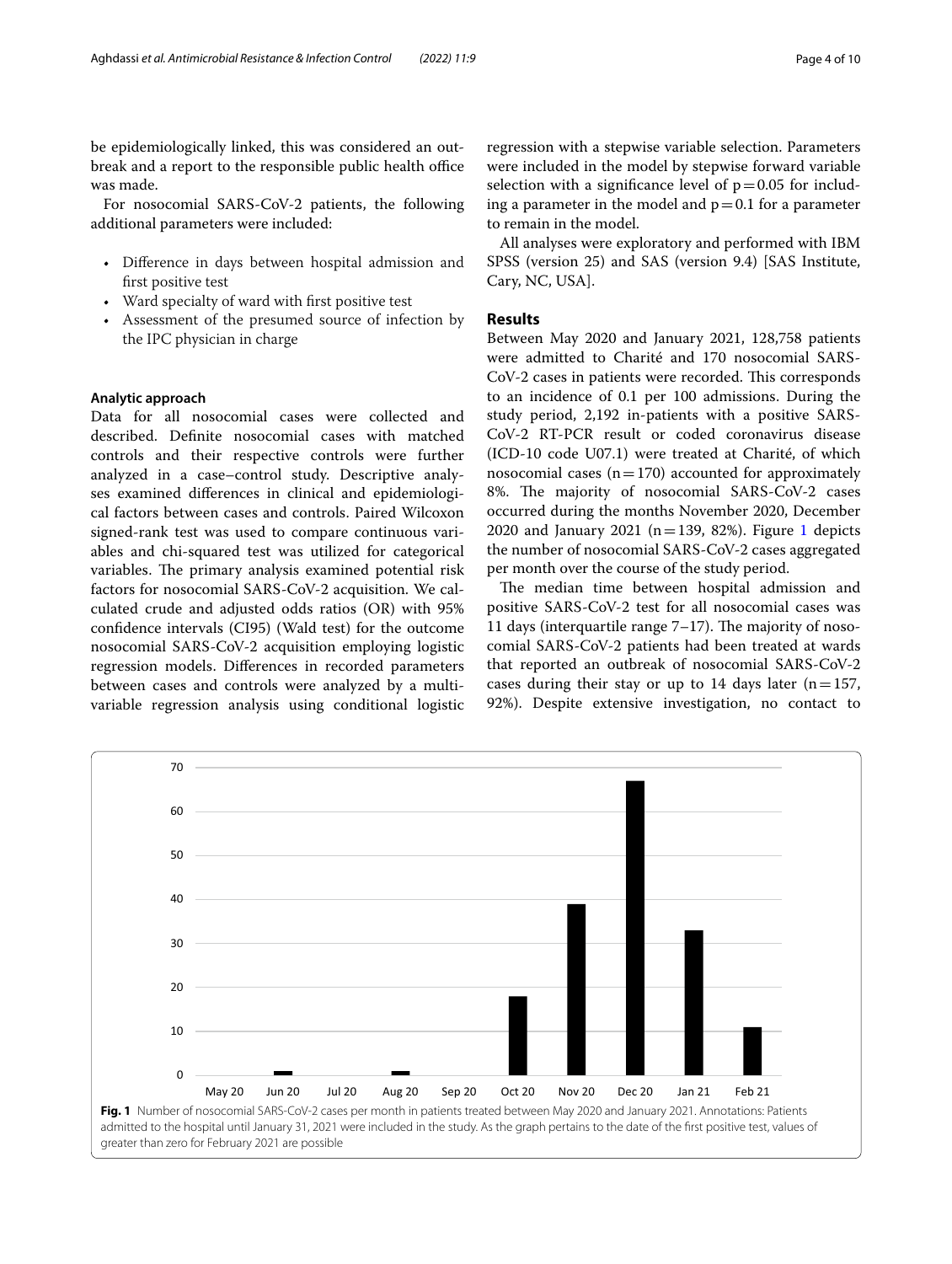confrmed or suspected SARS-CoV-2 cases was documented for 77 nosocomial SARS-CoV-2 patients (45%). Conversely, in 93 cases (55%), contact to SARS-CoV-2 infected individuals was documented. Only in one case contact occurred prior to hospital admission, in all other  $(n=92)$  cases contact took place during the hospitalization. Further characteristics of the 170 nosocomial SARS-CoV-2 cases can be found in Table [1.](#page-4-0) For 124 patients (73%), the IPC team was able to determine the probable source of infection, with presence of SARS-CoV-2 positive patients or staf at the ward being the most frequently assumed cause of infection  $(n=117)$  of

124, 94%). In seven cases, individuals not associated to the ward (e.g. visitors) were seen as the likely source of infection.

For 76 patients with considered defnite nosocomial SARS-CoV-2 infection, controls were matched for the case–control study. The descriptive analysis of the case–control study revealed no signifcant diferences regarding patient demographics and underlying characteristics (Table  $2$ ). The univariable analysis demonstrated that presence at a ward that experienced a SARS-CoV-2 outbreak (OR: 14.5 (CI95: 3.5–60.8)), and documented contact to SARS-CoV-2 cases (OR:

<span id="page-4-0"></span>**Table 1** Characteristics of all nosocomial SARS-CoV-2 cases in patients treated between May 2020 and January 2021 (n=170)

| Parameter                                                                                                   | Category<br>(where<br>applicable) | Number (%)<br>or median<br>(IQR) |
|-------------------------------------------------------------------------------------------------------------|-----------------------------------|----------------------------------|
| Difference in days between hospital admission and first positive test                                       |                                   | $11(7-17)$                       |
| Age                                                                                                         | Years                             | 70 (58-80)                       |
| Sex                                                                                                         | Female                            | 78 (45.9%)                       |
|                                                                                                             | Male                              | 92 (54.1%)                       |
| Charlson Comorbidity Index                                                                                  |                                   | $6(4-8)$                         |
| Admission via ER                                                                                            | Yes                               | 101 (59.4%)                      |
| Ward specialty of first in-patient ward (excluding ER)                                                      | <b>MED</b>                        | 66 (38.8%)                       |
|                                                                                                             | <b>SUR</b>                        | 40 (23.5%)                       |
|                                                                                                             | <b>HEM</b>                        | 20 (11.8%)                       |
|                                                                                                             | PSY                               | $9(5.3\%)$                       |
|                                                                                                             | OTH                               | $9(5.3\%)$                       |
|                                                                                                             | ICU                               | 26 (15.3%)                       |
| Ward specialty of ward with first positive test                                                             | <b>MED</b>                        | 76 (44.7%)                       |
|                                                                                                             | <b>SUR</b>                        | 53 (31.2%)                       |
|                                                                                                             | <b>HEM</b>                        | 19 (11.2%)                       |
|                                                                                                             | PSY                               | $9(5.3\%)$                       |
|                                                                                                             | OTH                               | $5(2.9\%)$                       |
|                                                                                                             | ICU                               | 8 (4.7%)                         |
| ICU-stay during the relevant timeframe                                                                      | Yes                               | 43 (25.3%)                       |
| Number of documented procedure codes in the patient files during the relevant timeframe                     |                                   | $6(3-10)$                        |
| Number of ward transfers during the relevant timeframe                                                      |                                   | $1(0-2)$                         |
| Number of patient room transfers during the relevant timeframe                                              |                                   | $2(1-3)$                         |
| Number of contact patients during relevant timeframe                                                        |                                   | $4(2-7)$                         |
| Number of contact patient-days during relevant timeframe                                                    |                                   | $17(9-28)$                       |
| Present at a ward with a SARS-CoV-2 outbreak reported to authorities during the stay or up to 14 days later | Yes                               | 157 (92.4%)                      |
| Documented contact to a (suspected) SARS-CoV-2 case during the relevant timeframe                           | Yes                               | 93 (54.7%)                       |
| Documented contact to a (suspected) SARS-CoV-2 case during the relevant timeframe before hospital admission | Yes                               | $1(0.6\%)$                       |
| Documented contact to a (suspected) SARS-CoV-2 case during the relevant timeframe after hospital admission  | Yes                               | 92 (54.1%)                       |
| Documented contact to (suspected) SARS-CoV-2 positive patients during the relevant timeframe*               | Yes                               | 68 (40%)                         |
| Documented contact to (suspected) SARS-CoV-2 positive staff during the relevant timeframe*                  | Yes                               | 32 (18.8%)                       |

For SARS-CoV-2 cases, the relevant timeframe was defned as the 14 days preceding the frst positive test. Age represents the age in years at the beginning of the relevant timeframe. Contact patients were defned as patients placed in the same patient room for any period of time. Contact patient-days are the product of contact patients and the duration of contact in days. Abbreviations: ER – emergency room; ICU – intensive care unit; IQR – interquartile range; HEM – Hematology/Oncology (non-ICU); MED – internal medicine (non-ICU) (incl. dermatology, geriatrics, neurology); OTH – other/mixed (non-ICU); PSY – psychiatry/psychosomatry; SUR – surgery (non-ICU) (incl. gynecology, urology). \*Contact to more than one group of SARS-CoV-2 positive persons (e.g. patients and staf) was possible. In that case, both were recorded and counted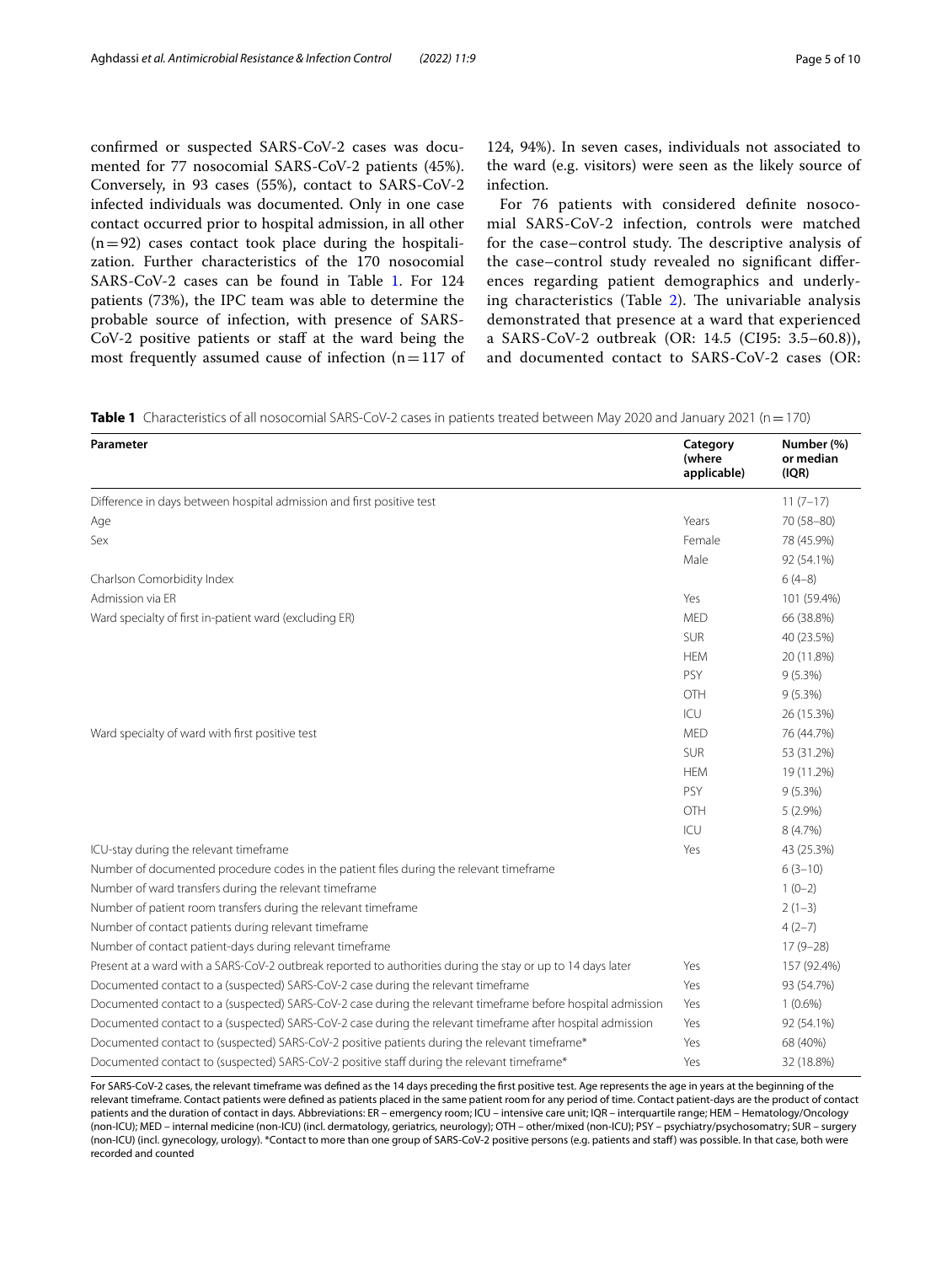<span id="page-5-0"></span>**Table 2** Descriptive analysis of definite nosocomial SARS-CoV-2 cases with matched controls (n=76) and their respective controls (n=76) for the outcome nosocomial SARS-CoV-2 acquisition

| Parameter                                                                                                      | Category<br>(where<br>applicable) | Number (%) or Median<br>(IQR)         |                | p value |
|----------------------------------------------------------------------------------------------------------------|-----------------------------------|---------------------------------------|----------------|---------|
|                                                                                                                |                                   | <b>Definite</b><br>SARS-CoV-2<br>case | Control        |         |
| Age                                                                                                            | Years                             | $70(61 - 82)$                         | 70 (58-78)     | 0.362   |
| Sex                                                                                                            | Female                            | 36 (47.4%)                            | 36 (47.4%)     | 1.000   |
|                                                                                                                | Male                              | 40 (52.6%)                            | 40 (52.6%)     |         |
| Charlson Comorbidity Index                                                                                     |                                   | $6(5-8.5)$                            | $6(4-9)$       | 0.647   |
| Admission via ER                                                                                               | Yes                               | 44 (57.9%)                            | 44 (57.9%)     | 1.000   |
|                                                                                                                | No.                               | 32 (42.1%)                            | 32 (42.1%)     |         |
| Ward specialty of first in-patient ward (ER)                                                                   | <b>SUR</b>                        | 14 (18.4%)                            | 14 (18.4%)     | 1.000   |
|                                                                                                                | <b>MED</b>                        | 25 (32.9%)                            | 25 (32.9%)     |         |
|                                                                                                                | ICU                               | 18 (23.7%)                            | 18 (23.7%)     |         |
|                                                                                                                | <b>HEM</b>                        | 9 (11.8%)                             | 9 (11.8%)      |         |
|                                                                                                                | PSY                               | $5(6.6\%)$                            | $5(6.6\%)$     |         |
|                                                                                                                | OTH                               | $5(6.6\%)$                            | $5(6.6\%)$     |         |
| Ward specialty of ward with first positive test                                                                | <b>SUR</b>                        | 24 (31.6%)                            |                |         |
|                                                                                                                | <b>MED</b>                        | 33 (43.4%)                            |                |         |
|                                                                                                                | ICU                               | 4 (5.3%)                              |                |         |
|                                                                                                                | <b>HEM</b>                        | 9 (11.8%)                             |                |         |
|                                                                                                                | PSY                               | $5(6.6\%)$                            |                |         |
|                                                                                                                | <b>OTH</b>                        | 1(1.3%)                               |                |         |
| ICU-stay during the relevant timeframe                                                                         | Yes                               | 26 (34.2%)                            | 29 (38.2%)     | 0.613   |
| Number of documented procedure codes in the patient files during the relevant timeframe                        |                                   | $9(5-14)$                             | $12(9-17)$     | < 0.001 |
| Number of ward transfers during the relevant timeframe                                                         |                                   | $1(0-2)$                              | $1(1-2)$       | 0.892   |
| Number of patient room transfers during the relevant timeframe                                                 |                                   | $2(1-3)$                              | $2(1-3)$       | 0.449   |
| Number of contact patients during relevant timeframe                                                           |                                   | $5(2.5-8)$                            | $5.5(3-8.5)$   | 0.343   |
| Number of contact patient-days during relevant timeframe                                                       |                                   | $22(12-36)$                           | 30 (19 - 39.5) | 0.055   |
| Present at a ward with a SARS-CoV-2 outbreak reported to authorities during the stay or up to<br>14 days later | Yes                               | 70 (92.1%)                            | 43 (56.6%)     | < 0.001 |
| Documented contact to a (suspected) SARS-CoV-2 case during the relevant timeframe                              | Yes                               | 45 (59.2%)                            | 4(5.3%)        | < 0.001 |
| Documented contact to a (suspected) SARS-CoV-2 case during the relevant timeframe before<br>hospital admission | Yes                               | $0(0\%)$                              | $0(0\%)$       | n.d     |
| Documented contact to a (suspected) SARS-CoV-2 case during the relevant timeframe after<br>hospital admission  | Yes                               | 45 (59.2%)                            | $4(5.3\%)$     | < 0.001 |
| Documented contact to (suspected) SARS-CoV-2 positive patients during the relevant time-<br>frame*             | Yes                               | 30 (39.5%)                            | $3(3.9\%)$     | < 0.001 |
| Documented contact to (suspected) SARS-CoV-2 positive staff during the relevant timeframe*                     | Yes                               | 16 (21.1%)                            | 1(1.3%)        | < 0.001 |

Nosocomial SARS-CoV-2 cases, where the frst positive SARS-CoV-2 test was from a sample taken more than 10 days after hospital admission, were considered defnite nosocomial cases. For SARS-CoV-2 cases, the relevant timeframe was defned as the 14 days preceding the frst positive test. For controls, the relevant timeframe comprised of 14 days. Age represents the age in years at the beginning of the relevant timeframe. Contact patients were defned as patients placed in the same patient room for any period of time. Contact patient-days are the product of contact patients and the duration of contact in days. Abbreviations: ER – emergency room; ICU – intensive care unit; IQR – interquartile range; HEM – Hematology/Oncology (non-ICU); MED – internal medicine (non-ICU) (incl. dermatology, geriatrics, neurology); n.d. – not defned; OTH – other/mixed (non-ICU); PSY – psychiatry/psychosomatry; SUR – surgery (non-ICU) (incl. gynecology, urology). \*Contact to more than one group of SARS-CoV-2 positive persons (e.g. patients and staff) was possible. In that case, both were recorded and counted

21.5 (CI95: 5.2–88.8) were signifcantly associated with nosocomial SARS-CoV-2 infection, with documented contact to infected patients showing the strongest asso-ciation (OR: 28 (CI95: [3](#page-6-0).8–205.8) (Table 3). The multivariable logistic regression analysis for the outcome

nosocomial SARS-CoV-2 acquisition confrmed the results of the univariable analysis by revealing presence at a ward that experienced a SARS-CoV-2 outbreak (OR: 15.9 (CI95: 2.5–100.8)) and documented contact to SARS-CoV-2 cases (OR: 23.4 (CI95: 4.6–117.7)) to be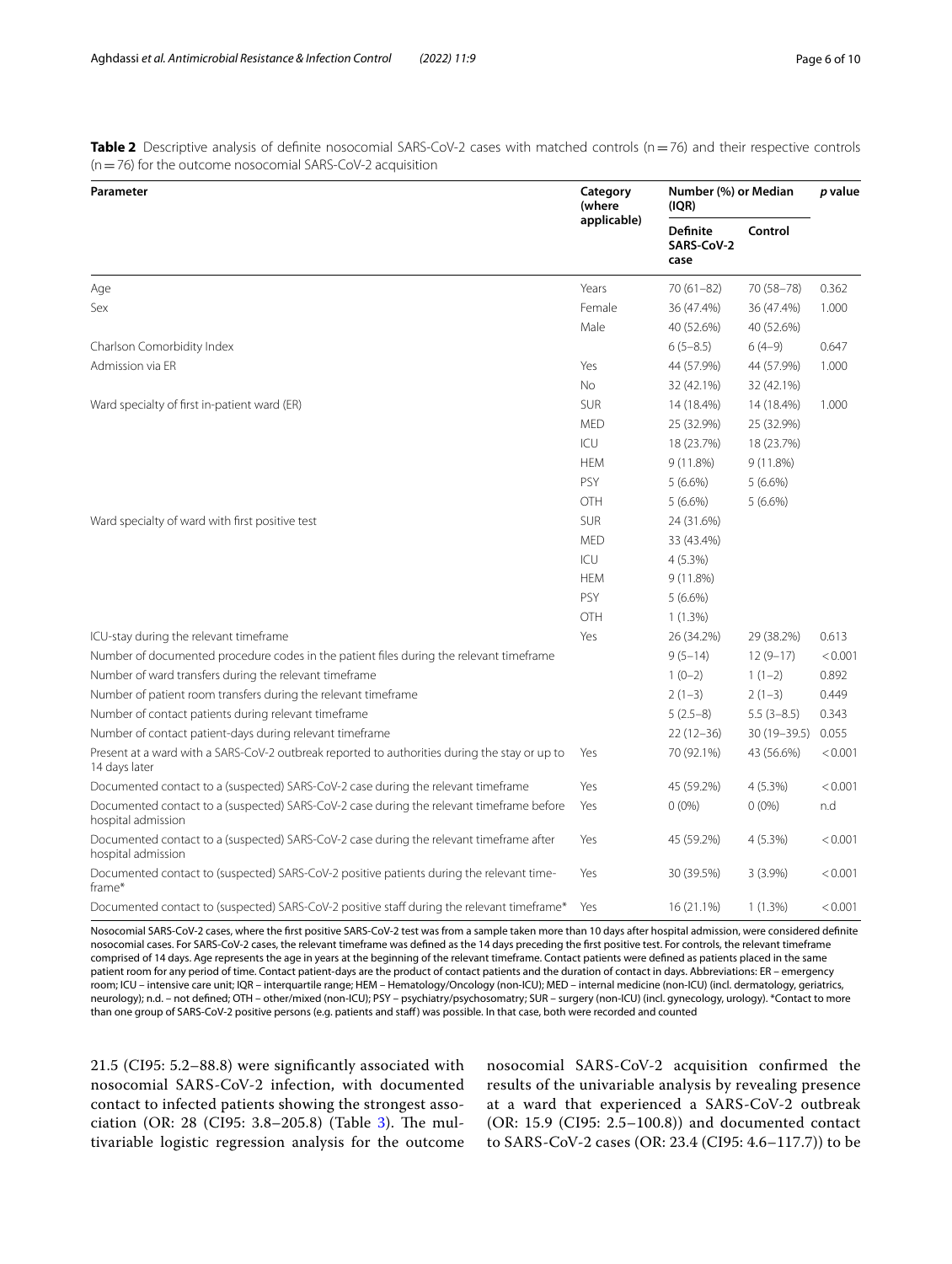<span id="page-6-0"></span>**Table 3** Univariable logistic regression analysis of definite nosocomial SARS-CoV-2 cases with matched controls (n=76) and their respective controls ( $n=76$ ) for the outcome nosocomial SARS-CoV-2 acquisition

| Parameter                                                                                                                     | Characteristic                     | Odds ratio (CI95)   | p value |
|-------------------------------------------------------------------------------------------------------------------------------|------------------------------------|---------------------|---------|
| Age                                                                                                                           | per year                           | $1.01(0.99 - 1.04)$ | 0.301   |
| Sex (male vs. female)                                                                                                         | male                               | $1(0.52 - 1.92)$    | 1.00    |
| Charlson Comorbidity Index                                                                                                    | per score point                    | $1.03(0.93 - 1.14)$ | 0.573   |
| Admission via ER (yes vs. no)                                                                                                 | yes                                | $1(0.45 - 2.23)$    | 1.00    |
| ICU-stay during the relevant timeframe (yes vs. no)                                                                           | yes                                | $0.73(0.29 - 1.81)$ | 0.493   |
| Number of documented procedure codes in the patient files during the relevant<br>timeframe                                    | per additional procedure code      | $0.94(0.9 - 0.99)$  | 0.017   |
| Number of ward transfers during the relevant timeframe                                                                        | per additional ward transfer       | $1.02(0.76 - 1.38)$ | 0.880   |
| Number of patient room transfers during the relevant timeframe                                                                | per additional room transfer       | $0.93(0.76 - 1.14)$ | 0.509   |
| Number of contact patients during relevant timeframe                                                                          | per additional contact patient     | $0.97(0.88 - 1.06)$ | 0.439   |
| Number of contact patient-days during relevant timeframe                                                                      | per additional contact patient-day | $0.99(0.97 - 1.01)$ | 0.147   |
| Present at a ward with a SARS-CoV-2 outbreak reported to authorities during the<br>stay or up to 14 days later (yes vs. no)   | yes                                | 14.5 (3.46-60.77)   | < 0.001 |
| Documented contact to a (suspected) SARS-CoV-2 case during the relevant time-<br>frame (yes vs. no)                           | yes                                | 21.5 (5.21-88.75)   | < 0.001 |
| Documented contact to a (suspected) SARS-CoV-2 case during the relevant time-<br>frame before hospital admission (yes vs. no) | yes                                | n.d                 |         |
| Documented contact to a (suspected) SARS-CoV-2 case during the relevant time-<br>frame after hospital admission (yes vs. no)  | yes                                | 21.5 (5.21-88.75)   | < 0.001 |
| Documented contact to (suspected) SARS-CoV-2 positive patients during the<br>relevant timeframe* (yes vs. no)                 | yes                                | 28 (3.81-205.79)    | 0.001   |
| Documented contact to (suspected) SARS-CoV-2 positive staff during the relevant<br>timeframe* (yes vs. no)                    | yes                                | 16 (2.12-120.65)    | 0.007   |

Nosocomial SARS-CoV-2 cases, where the frst positive SARS-CoV-2 test was from a sample taken more than 10 days after hospital admission, were considered defnite nosocomial cases. For SARS-CoV-2 cases, the relevant timeframe was defned as the 14 days preceding the frst positive test. For controls, the relevant timeframe comprised of 14 days. Age represents the age in years at the beginning of the relevant timeframe. Contact patients were defned as patients placed in the same patient room for any period of time. Contact patient-days are the product of contact patients and the duration of contact in days. Abbreviations: CI95 – 95% confdence interval; ER – emergency room; ICU – intensive care unit; IQR – interquartile range. \*Contact to more than one group of SARS-CoV-2 positive persons (e.g. patients and staff) was possible. In that case, both were recorded and counted

the principal risk factors for nosocomial SARS-CoV-2 infections in patients (Table [4\)](#page-6-1).

## **Discussion**

Our study revealed presence at a ward that experienced a SARS-CoV-2 outbreak as well as known contact to SARS-CoV-2 cases as the main risk factors for nosocomial SARS-CoV-2 infections in patients. Contact tracing to identify persons at high risk of developing SARS-CoV-2 due to prior exposition has been a key aspect of mitigation strategies since the beginning of the pandemic [\[30](#page-9-7),

[31\]](#page-9-8). Realities in hospitals, however, are sometimes complex and convoluted, and contact constellations are not always obvious. Fittingly, despite intensive contact tracing and investigation, for almost half of nosocomial patients, no prior contact to a positive person could be ascertained.

To be present at a ward that experiences a SARS-CoV-2 outbreak means being in an environment with a particularly high SARS-CoV-2 prevalence. The higher the prevalence, the higher the likelihood that besides the already identifed cases, individuals infected but not yet

<span id="page-6-1"></span>**Table 4** Multivariable logistic regression analysis of definite nosocomial SARS-CoV-2 cases with matched controls (n=76) and their respective controls ( $n=76$ ) for the outcome nosocomial SARS-CoV-2 acquisition

| Parameter                                                                                                                   | Odds ratio (CI95)   | <i>p</i> value |
|-----------------------------------------------------------------------------------------------------------------------------|---------------------|----------------|
| Present at a ward with a SARS-CoV-2 outbreak reported to authorities during the stay or up to 14 days later<br>(yes vs. no) | 15.89 (2.51-100.77) | 0.003          |
| Documented contact to a (suspected) SARS-CoV-2 case during the relevant timeframe (yes vs. no)                              | 23.35 (4.63-117.72) | < 0.001        |
|                                                                                                                             |                     |                |

Nosocomial SARS-CoV-2 cases, where the frst positive SARS-CoV-2 test was from a sample taken more than 10 days after hospital admission, were considered defnite nosocomial cases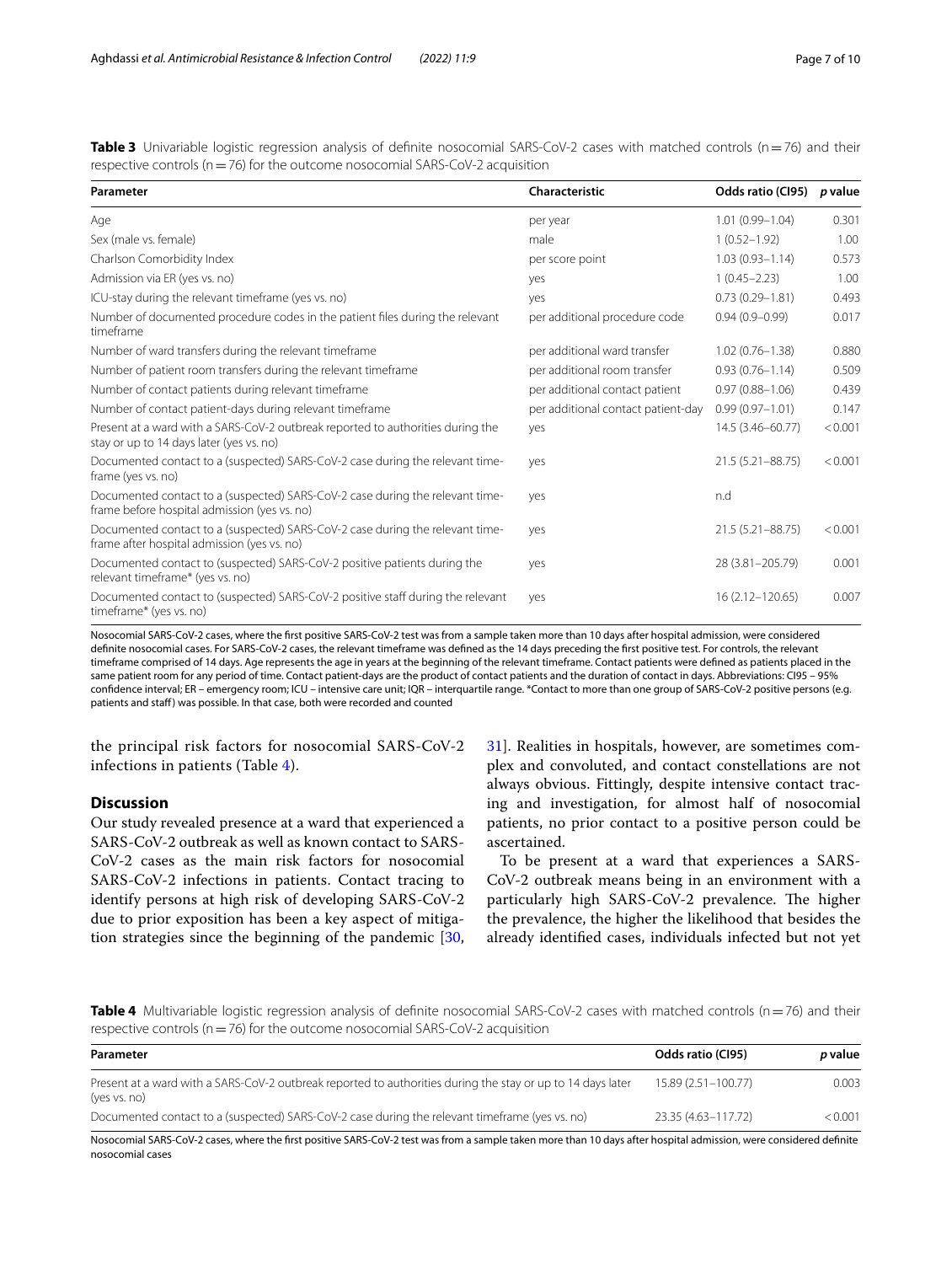identifed are present, further contributing to the uncontrolled spread of the virus [[32,](#page-9-9) [33\]](#page-9-10). We consider the fact that not only known contact to SARS-CoV-2 cases, but also the mere presence at an outbreak ward, signifcantly increased the risk of nosocomial SARS-CoV-2 infections, to be a clear indication to preemptively isolate not only patients that were knowingly exposed to cases, but also those treated at wards experiencing outbreaks. When transferring patients, it is imperative that this information is communicated to other wards or institutions. As demonstrated in various studies, transferred patients can introduce pathogens and be the source of outbreaks in receiving institutions  $[34–36]$  $[34–36]$  $[34–36]$ . To prevent this, it is crucial to systematically identify these patients and pass information on to others.

In a previous study, we highlighted the often underestimated infection risk originating from SARS-CoV-2 positive staff  $[37]$  $[37]$  $[37]$ . While, the results of the study at hand do not contradict our previous fndings, they help to add nuance to preventive considerations, revealing that both groups, infected healthcare workers and infected patients, can lead to nosocomial SARS-CoV-2 cases and outbreaks. The large confidence intervals of the odds ratios determined by our multivariable analyses, which are attributable to the limited size of our study, illustrate that conclusions have to be made with caution. However, we consider our results and the above-stated interpretation to be in alignment with other available literature  $[38-40]$  $[38-40]$  $[38-40]$ .

Since we intended to provide an all-encompassing overview of all potentially nosocomial cases in our hospital during the study period, we descriptively presented data from all patients that tested positive fve days or later after admission. Approximately 8% of all SARS-CoV-2 patients treated during the study period were potentially nosocomial cases. This value is comparable to fndings from previous studies [[41](#page-9-16), [42](#page-9-17)], and illustrates a considerable potential for reducing the burden of SARS-CoV-2 on healthcare by preventing nosocomial infections. It is important to recognize, however, that these represent a "high-end estimate" of patients who acquired SARS-CoV-2 during their hospitalization at our hospital. Given the median incubation period of four to fve days [\[28](#page-9-5), [29\]](#page-9-6), it can be presumed that a substantial portion of patients counted as nosocomial, acquired the virus before being admitted to the hospital. To not confound deeper analyses with potentially community-acquired cases, we opted to limit the case–control study to cases that we considered defnite nosocomial cases. We expected that patients with a higher number of movements (i.e. patient room or ward transfers) as well as documented procedures during the relevant timeframe would be at a signifcantly higher risk of nosocomial SARS-CoV-2 infection, particularly since other studies have identifed patients in shared patient rooms to be at a higher risk for nosocomial SARS-CoV-2 infection [\[43](#page-9-18)]. To our surprise, the multivariable logistic regression analysis did not reveal these variables as risk factors. This allows for the cautious interpretation that patients do not have to be confned to their rooms and medical care does not be stopped, in order to prevent the spread of the virus. Patient treatment, if necessary involving transfers to other parts of the hospital, can continue and does not per se lead to nosocomial SARS-CoV-2 cases.

Various limitations have to be acknowledged when interpreting the study results. Data were collected retrospectively, which entails that certain pieces of information were no longer available at the time of data collection or might have been interpreted diferently in a prospective setting. This is particularly relevant as data available for nosocomial cases were substantially more comprehensive than for controls. As mentioned above, nosocomial cases were extensively investigated at the time of diagnosis and the results of this research were documented systematically. Such systematic documentation was not available for controls. However, with regards to the main risk factors determined by our analyses, exposition to SARS-CoV-2 cases or outbreaks, we are confdent that this information is accurately represented for controls as well, since all patients with known exposition to SARS-CoV-2 cases or clusters were systematically marked, even if they ultimately remained SARS-CoV-2 negative. When nosocomial cases and particularly clusters of cases were detected, extensive screening to identify further cases was performed. This also led to the detection of asymptomatically infected patients. Conversely, it is conceivable that asymptomatically infected patients without known association to other cases or outbreaks might have been under detected. Moreover, the incidence in the community during the study period was not considered, but has to be presumed to have infuenced the occurrence of both community- and healthcare-associated SARS-CoV-2 infections. Another aspect that was not systematically collected and therefore not accounted for in our analyses, was the degree of adherence by healthcare workers to recommendations regarding personal protective equipment and hand hygiene, which both play an important role in preventing the spread of SARS-CoV-2. Lastly, vaccines were not yet widely available when the study was performed. Therefore, their mitigating efect on the spread of SARS-CoV-2 was not accounted for.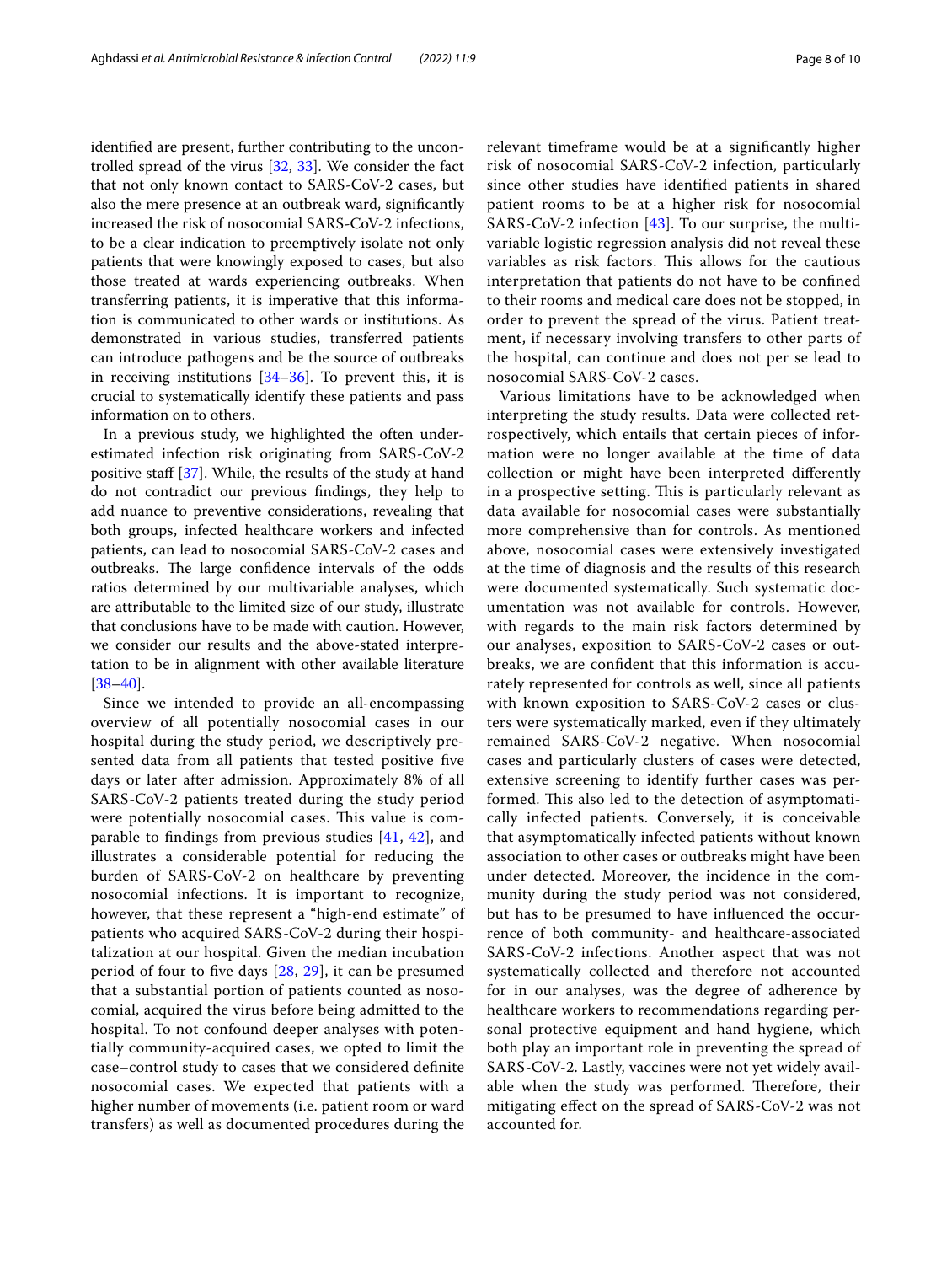## **Conclusions**

Known contact to SARS-CoV-2 cases and association to SARS-CoV-2 outbreaks at the ward level were demonstrated to be the primary risk factors for nosocomial SARS-CoV-2 infections in patients. This highlights the importance of quickly identifying these patients and taking adequate preventive measures. Besides preemptive isolation of such patients from others, a consistent method to label high-risk patients in order to prevent loss of information should be implemented. Provided that such a system is in place, our fndings suggest that routine patient care does not have to be paused in order to mitigate the spread of SARS-CoV-2 in hospitals.

#### **Abbreviations**

CI95: 95% Confidence interval; HAI: Healthcare-associated infection; IPC: Infection prevention and control; LRTI: Lower respiratory tract infection; OR: Odds ratio; RT-PCR: Reverse transcriptase polymerase chain reaction.

#### **Acknowledgements**

We wish to thank all healthcare workers and other personnel at Charité-Universitätsmedizin Berlin for their efforts to prevent the nosocomial spread of SARS-CoV-2 and their resourcefulness throughout the pandemic. Dr. Aghdassi is participant in the Charité Digital Clinician Scientist Program funded by the DFG, the Charité Universitätsmedizin – Berlin, and the Berlin Institute of Health at Charité (BIH).

#### **Authors' contributions**

SA, PG and CG formulated the research question of this manuscript. FS conducted the statistical analyses. LPD, MB and SW were responsible for establishing and maintaining the necessary digital infrastructure. SA, AB, GF, SH, BK, BP, BS, SS, BW, MWP, PG and CG conducted the retrospective acquisition of data and were instrumental in initiating infection control measures in response to nosocomial SARS-CoV-2 cases during the study period. SA drafted the manuscript with the input of all other authors. All authors read and approved the fnal version of the manuscript.

#### **Funding**

Open Access funding enabled and organized by Projekt DEAL. No funding was received.

#### **Availability of data and materials**

Not available, because all data were obtained in accordance with the German Protection Against Infection Act.

## **Declarations**

#### **Ethics approval and consent to participate**

Not applicable, because all data were obtained in accordance with the German Protection Against Infection Act.

#### **Consent for publication**

Not applicable.

#### **Competing interests**

The authors declare that they have no competing interests.

#### **Author details**

<sup>1</sup> Charité-Universitätsmedizin Berlin, corporate member of Freie Universität Berlin and Humboldt Universität zu Berlin, Institute of Hygiene and Environmental Medicine, Hindenburgdamm 27, 12203 Berlin, Germany. <sup>2</sup>Berlin Institute of Health at Charité – Universitätsmedizin Berlin, BIH Biomedical Innovation Academy, BIH Charité Digital Clinician Scientist Program, Anna-Louisa‑Karsch‑Straße 2, 10178 Berlin, Germany.

Received: 6 December 2021 Accepted: 9 January 2022

#### **References**

- <span id="page-8-0"></span>Schwendimann R, Blatter C, Dhaini S, Simon M, Ausserhofer D. The occurrence, types, consequences and preventability of in-hospital adverse events - a scoping review. BMC Health Serv Res. 2018;18(1):521.
- 2. WHO. Patient Safety Fact File. Geneva: World Health Organization; 2019. [https://www.who.int/features/factfiles/patient\\_safety/patient-safety-fact](https://www.who.int/features/factfiles/patient_safety/patient-safety-fact-file.pdf) [fle.pdf.](https://www.who.int/features/factfiles/patient_safety/patient-safety-fact-file.pdf) Accessed 06 December 2021.
- <span id="page-8-1"></span>3. Haque M, Sartelli M, McKimm J, Abu BM. Health care-associated infections – an overview. Infect Drug Resist. 2018;11:2321–33.
- <span id="page-8-2"></span>4. European Centre for Disease Prevention and Control. Point prevalence survey of healthcareassociated infections and antimicrobial use in European acute care hospitals. Stockholm: ECDC; 2013. [https://www.](https://www.ecdc.europa.eu/sites/default/files/media/en/publications/Publications/healthcare-associated-infections-antimicrobial-use-PPS.pdf) [ecdc.europa.eu/sites/default/fles/media/en/publications/Publications/](https://www.ecdc.europa.eu/sites/default/files/media/en/publications/Publications/healthcare-associated-infections-antimicrobial-use-PPS.pdf) [healthcare-associated-infections-antimicrobial-use-PPS.pdf](https://www.ecdc.europa.eu/sites/default/files/media/en/publications/Publications/healthcare-associated-infections-antimicrobial-use-PPS.pdf). Accessed 06 December 2021.
- 5. Suetens C, Latour K, Karki T, Ricchizzi E, Kinross P, Moro ML, et al. Prevalence of healthcare-associated infections, estimated incidence and composite antimicrobial resistance index in acute care hospitals and long-term care facilities: results from two European point prevalence surveys, 2016 to 2017. Euro Surveill. 2018;23(46):1800516.
- <span id="page-8-3"></span>6. Cassini A, Plachouras D, Eckmanns T, Abu Sin M, Blank HP, Ducomble T, et al. Burden of six healthcare-associated infections on European population health: estimating incidence-based disability-adjusted life years through a population prevalence-based modelling study. PLoS Med. 2016;13(10):e1002150.
- <span id="page-8-4"></span>7. Kohlenberg A, Schwab F, Behnke M, Geffers C, Gastmeier P. Pneumonia associated with invasive and noninvasive ventilation: an analysis of the German nosocomial infection surveillance system database. Intensive Care Med. 2010;36(6):971–8.
- <span id="page-8-5"></span>8. Gross AE, Van Schooneveld TC, Olsen KM, Rupp ME, Bui TH, Forsung E, et al. Epidemiology and predictors of multidrug-resistant communityacquired and health care-associated pneumonia. Antimicrob Agents Chemother. 2014;58(9):5262–8.
- <span id="page-8-6"></span>9. Bocquet A, Wintenberger C, Lupo J, Morand P, Pavese P, Gallouche M, et al. Description of an infuenza outbreak in a French university hospital and risk factors of nosocomial infuenza. Eur J Clin Microbiol Infect Dis. 2021;40(4):879–84.
- <span id="page-8-7"></span>10. Eibach D, Casalegno JS, Bouscambert M, Bénet T, Regis C, Comte B, et al. Routes of transmission during a nosocomial infuenza A(H3N2) outbreak among geriatric patients and healthcare workers. J Hosp Infect. 2014;86(3):188–93.
- <span id="page-8-8"></span>11. Uyeki TM, Bernstein HH, Bradley JS, Englund JA, File TM, Fry AM, et al. Clinical practice guidelines by the infectious diseases society of America: 2018 update on diagnosis, treatment, chemoprophylaxis, and institutional outbreak management of seasonal infuenzaa. Clin Infect Dis. 2019;68(6):e1–47.
- <span id="page-8-9"></span>12. Peters A, Tartari E, Mai SHC, Allegranzi B, Pittet D. 2019 WHO hand hygiene campaign and global survey: clean care for all-it's in your hands. Lancet Infect Dis. 2019;19(5):463–4.
- <span id="page-8-10"></span>13. Saito H, Allegranzi B, Pittet D. 2018 WHO hand hygiene campaign: pre‑ venting sepsis in health care and the path to universal health coverage. Lancet Infect Dis. 2018;18(5):490–2.
- <span id="page-8-11"></span>14. Pijls BG, Jolani S, Atherley A, Derckx RT, Dijkstra JIR, Franssen GHL, et al. Demographic risk factors for COVID-19 infection, severity, ICU admission and death: a meta-analysis of 59 studies. BMJ Open. 2021;11(1):e044640.
- 15. Jin JM, Bai P, He W, Wu F, Liu XF, Han DM, et al. Gender Diferences in patients With COVID-19: focus on severity and mortality. Front Public Health. 2020;29(8):152.
- 16. Xiong S, Liu L, Lin F, Shi J, Han L, Liu H, et al. Clinical characteristics of 116 hospitalized patients with COVID-19 in Wuhan, China: a single-centered, retrospective, observational study. BMC Infect Dis. 2020;20(1):787.
- <span id="page-8-12"></span>17. Huang C, Wang Y, Li X, Ren L, Zhao J, Hu Y, et al. Clinical features of patients infected with 2019 novel coronavirus in Wuhan. China Lancet. 2020;395(10223):497–506.
- <span id="page-8-13"></span>18. Montero MM, Hidalgo López C, López Montesinos I, Sorli L, Barrufet Gonzalez C, Villar-García J, et al. Impact of a Nosocomial COVID-19